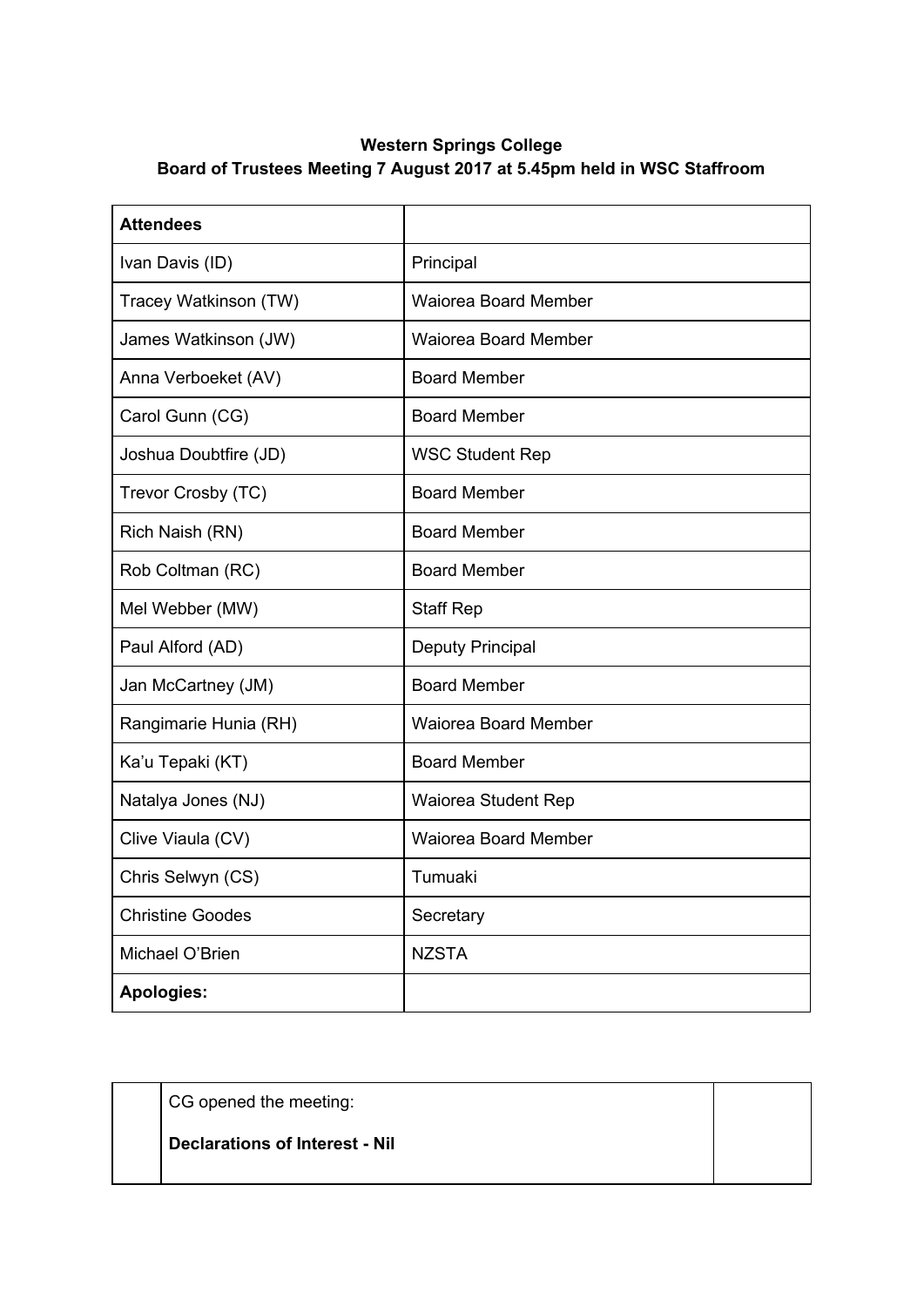| <b>Annual Plan:</b>                                                                                                                                                                                                                                                                                                                                                                                                                                                                                                                                                                                                                                                                                                                                                                                                                                                                                                                                                                                                        |          |
|----------------------------------------------------------------------------------------------------------------------------------------------------------------------------------------------------------------------------------------------------------------------------------------------------------------------------------------------------------------------------------------------------------------------------------------------------------------------------------------------------------------------------------------------------------------------------------------------------------------------------------------------------------------------------------------------------------------------------------------------------------------------------------------------------------------------------------------------------------------------------------------------------------------------------------------------------------------------------------------------------------------------------|----------|
| CG talked to the revised Annual Plan. She acknowledged JM's<br>work and also AV's work in the lead-up. Ivan thanked JM and<br>CG for their input. She noted a slight change to goal 6 from the<br>electronic version.<br>MW had overarching concerns with the plan in general around<br>$\bullet$<br>workload and number of goals. She will support the plan this<br>year with a view to its review in the future.<br>• CS had concerns around academic performance and the time<br>factor with junior learners for conversations and the difficulty to<br>get through this<br>Rob noted that the plan has been presented several times and<br>there has been the opportunity for input/changes<br>We need to work out an inclusive process so that the plan is<br>owned by everyone.<br>Action: ID, TW & CS to sit down and make the tweaks to the plan<br>and will then send out to the board with the changes tracked.<br>Next year we will look to amend our process and make sure the<br>correct people are involved. | Action 1 |
| <b>Resolution:</b><br>That the BOT approves the most recent version of the Annual<br>Plan for 2017 subject to corrections by CS and TW and that this<br>plan is circulated to the board with changes tracked. (Jan<br>McCartney/Anna Verboeket - carried)                                                                                                                                                                                                                                                                                                                                                                                                                                                                                                                                                                                                                                                                                                                                                                  |          |
| <b>Gym Opportunity Update:</b><br>RC talked to the tabled documents noting that the MOU was<br>simply a way to go forward with a structure for us to look more<br>deeply at the proposal. There is still some final review which<br>he will do tomorrow.<br>At a meeting held recently it was decided to form a separate<br>Gym Committee.<br>The Council and the Ministry were asked for funding for<br>independent advice.<br>Rob tabled a document from Aktive for our information. This<br>$\bullet$<br>was commissioned by Spark and it outlines a range of school<br>partnership models.<br>RC and JW to have further discussions with Leon Wijohn who<br>$\bullet$<br>has agreed to be involved.<br>We now need to convene a committee, make a resolution and<br>sign the MOU.<br><b>Resolution:</b><br>That we constitute a New Gym Committee to include Rob<br>Coltman, Jan McCartney, Ka'u Tepaki, Trevor Crosby, Carol Gunn<br>and Rich Naish. (Carol Gunn / Rob Coltman - carried)                             |          |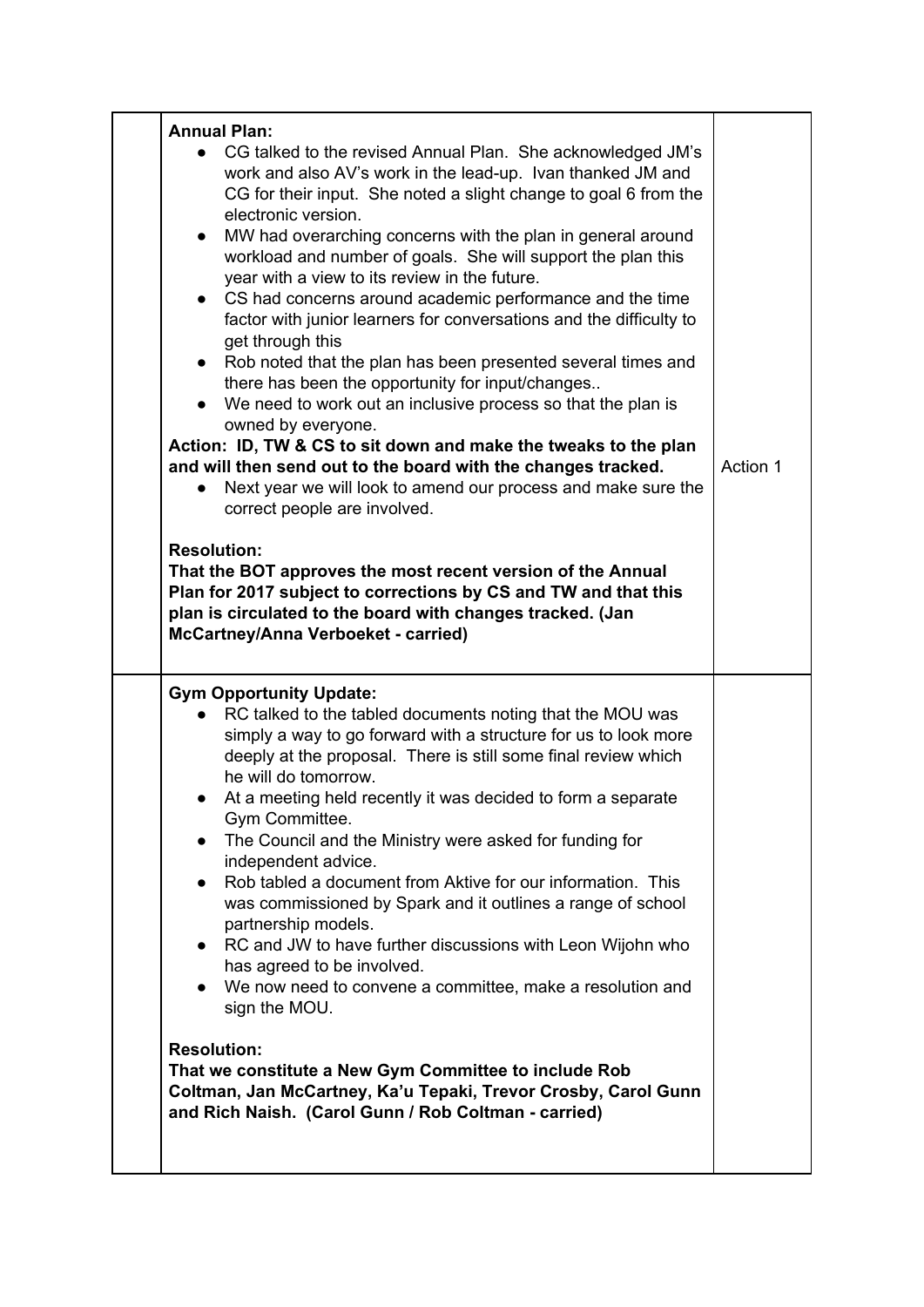| <b>Resolution:</b><br>That the Board delegates authority to Rob Coltman to finalise the<br>MOU for signing. (Carol Gunn / Jan McCartney - carried)                                                                                                                                                                                                                                                                                                                                                                                                                                                                                                                                                                                                                                                                                                                                                                                                                                                                                                                                                                                                                                                                                                                                                                                                                                                                                                                                                                                                                                                                                                                                                                                                                                                                                                                                                                                                                                                                                                                                                                                                                    |          |
|-----------------------------------------------------------------------------------------------------------------------------------------------------------------------------------------------------------------------------------------------------------------------------------------------------------------------------------------------------------------------------------------------------------------------------------------------------------------------------------------------------------------------------------------------------------------------------------------------------------------------------------------------------------------------------------------------------------------------------------------------------------------------------------------------------------------------------------------------------------------------------------------------------------------------------------------------------------------------------------------------------------------------------------------------------------------------------------------------------------------------------------------------------------------------------------------------------------------------------------------------------------------------------------------------------------------------------------------------------------------------------------------------------------------------------------------------------------------------------------------------------------------------------------------------------------------------------------------------------------------------------------------------------------------------------------------------------------------------------------------------------------------------------------------------------------------------------------------------------------------------------------------------------------------------------------------------------------------------------------------------------------------------------------------------------------------------------------------------------------------------------------------------------------------------|----------|
| <b>BOT Self Review:</b><br>CG introduced Michael O'Brien, Governance Advisor for<br>NZSTA, Northern Region.<br>Michael was given speaking rights. He was here to present<br>$\bullet$<br>key findings from the July-August self review survey.<br>An internal evaluation tool was used to look at the governance<br>$\bullet$<br>tool WSC/NPOW used at the moment. This is an opportunity<br>for a conversation.<br>The Board has a clear focus on student achievement and being<br>$\bullet$<br>culturally responsive.<br>The questions regarding the Board's governance model, roles<br>$\bullet$<br>and responsibility and accessibility of a policy framework and<br>reporting need to be unpacked further. An additional discussion<br>is required regarding the disparity between the survey<br>responses and comments.<br>Michael said the survey showed some real strengths and<br>suggested a communications strategy to the community. There<br>are newsletters from the school but none from the Board.<br>Strongly recommends a comms strategy.<br>He asked what are the three topics we wanted to move forward<br>$\bullet$<br>with.<br>JM noted that we did not have enough policy and would like<br>$\bullet$<br>someone to show us what policy could look like.<br>TW has just been shown a programme called 'School Docs'.<br>She would like to have this. Michael said that the programme<br>was brilliant for school procedures but there was one aspect<br>where it was weak and that is under its governance policies.<br>The policy can merge down into the procedures. If the Board<br>had its own governance policies then they could be inputted<br>here.<br>AV noted that further work is required on understanding<br>governance and management. We have challenges with the<br>use of committees. There is a need for updating policies<br>Michael will go away and look at the challenges and arrange for<br>$\bullet$<br>some PD around them.<br>CG thinks policy should be across all the board. Should we do<br>$\bullet$<br>alongside a real issue or split them up?<br>Policy committee could be done electronically, then given to |          |
| staff to review, then signalled to the community.<br>Action: Policy Committee to get together and form a plan of action.                                                                                                                                                                                                                                                                                                                                                                                                                                                                                                                                                                                                                                                                                                                                                                                                                                                                                                                                                                                                                                                                                                                                                                                                                                                                                                                                                                                                                                                                                                                                                                                                                                                                                                                                                                                                                                                                                                                                                                                                                                              | Action 2 |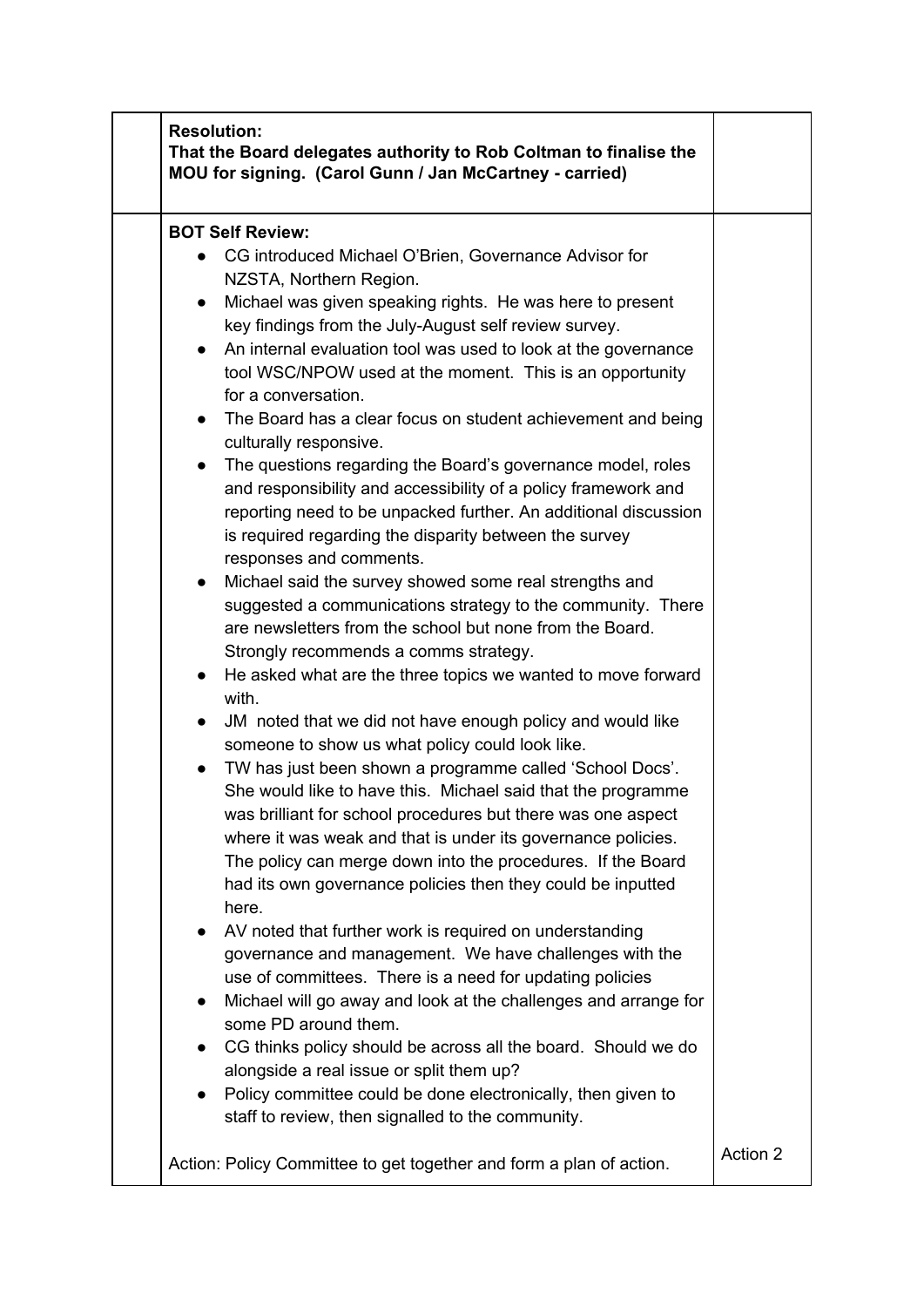|                                                                                                                                          | Michael tabled an NZSTA Policy Framework book.<br>$\bullet$<br>JW would like to see some framework on how to move forward.<br>Focus areas should be Strategic Plan or Charter. They identify<br>$\bullet$<br>your key areas.<br>Maybe do a Charter review. Put some budget behind it for<br>2018.<br>Policy - 3 issues. Creating it, reviewing it, using it as a living<br>$\bullet$<br>thing.<br>Inductions. What can we do? Have a Governance Handbook.<br>Code of Conduct.<br>• CS was dissatisfied with some board members not doing<br>Treaty of Waitangi courses when they first became board<br>members.<br>CG suggested that we need to all think about things and bring<br>$\bullet$<br>back thoughts to the next meeting.<br>Induction Book - Rangimarie has a template we could follow.<br>$\bullet$<br>MW asked about a PD plan for us. This to be brought back to<br>$\bullet$<br>the next meeting.<br>Michael would like to talk with CS about his components<br>$\bullet$<br>around the Treaty of Waitangi.<br>Welcome Aboard is a workshop all board members should<br>attend.<br>Is there a resource time allocation for CS to put together<br>$\bullet$<br>historical information about the Treaty of Waitangi. Te<br>Kawehau Hoskins or Tamsin would also be good for this.<br>• Carol and Jan thanked Michael for attending the meeting. | Action 3 |
|------------------------------------------------------------------------------------------------------------------------------------------|--------------------------------------------------------------------------------------------------------------------------------------------------------------------------------------------------------------------------------------------------------------------------------------------------------------------------------------------------------------------------------------------------------------------------------------------------------------------------------------------------------------------------------------------------------------------------------------------------------------------------------------------------------------------------------------------------------------------------------------------------------------------------------------------------------------------------------------------------------------------------------------------------------------------------------------------------------------------------------------------------------------------------------------------------------------------------------------------------------------------------------------------------------------------------------------------------------------------------------------------------------------------------------------------------------------------------------------------------------------|----------|
|                                                                                                                                          | Rebuild Update/Planning a special BOT meeting mid/late August:<br>• A date is to be made and the Ministry will determine this date<br>DS urged all Board members to be there.                                                                                                                                                                                                                                                                                                                                                                                                                                                                                                                                                                                                                                                                                                                                                                                                                                                                                                                                                                                                                                                                                                                                                                                |          |
|                                                                                                                                          | Co-governance:<br>RC talked to tabled papers.<br>A reviewed timeline is attached for Board approval.<br>The consultant (Ray Webb) has prepared some draft outline<br>$\bullet$<br>comms letters for us. One in Te Reo Pakeha the other in Te<br>Reo Maori.                                                                                                                                                                                                                                                                                                                                                                                                                                                                                                                                                                                                                                                                                                                                                                                                                                                                                                                                                                                                                                                                                                   |          |
| <b>Action:</b><br>SLT needs to look at the Te Reo Pakeha letter. A timeline also<br>needs to be done for when the letters are to go out. |                                                                                                                                                                                                                                                                                                                                                                                                                                                                                                                                                                                                                                                                                                                                                                                                                                                                                                                                                                                                                                                                                                                                                                                                                                                                                                                                                              | Action 4 |
|                                                                                                                                          | Public meeting to be in the Hall. Ask Ray Webb to be involved.<br>$\bullet$<br>Our draft constitution needs to be translated from English to<br>Maori.                                                                                                                                                                                                                                                                                                                                                                                                                                                                                                                                                                                                                                                                                                                                                                                                                                                                                                                                                                                                                                                                                                                                                                                                       |          |